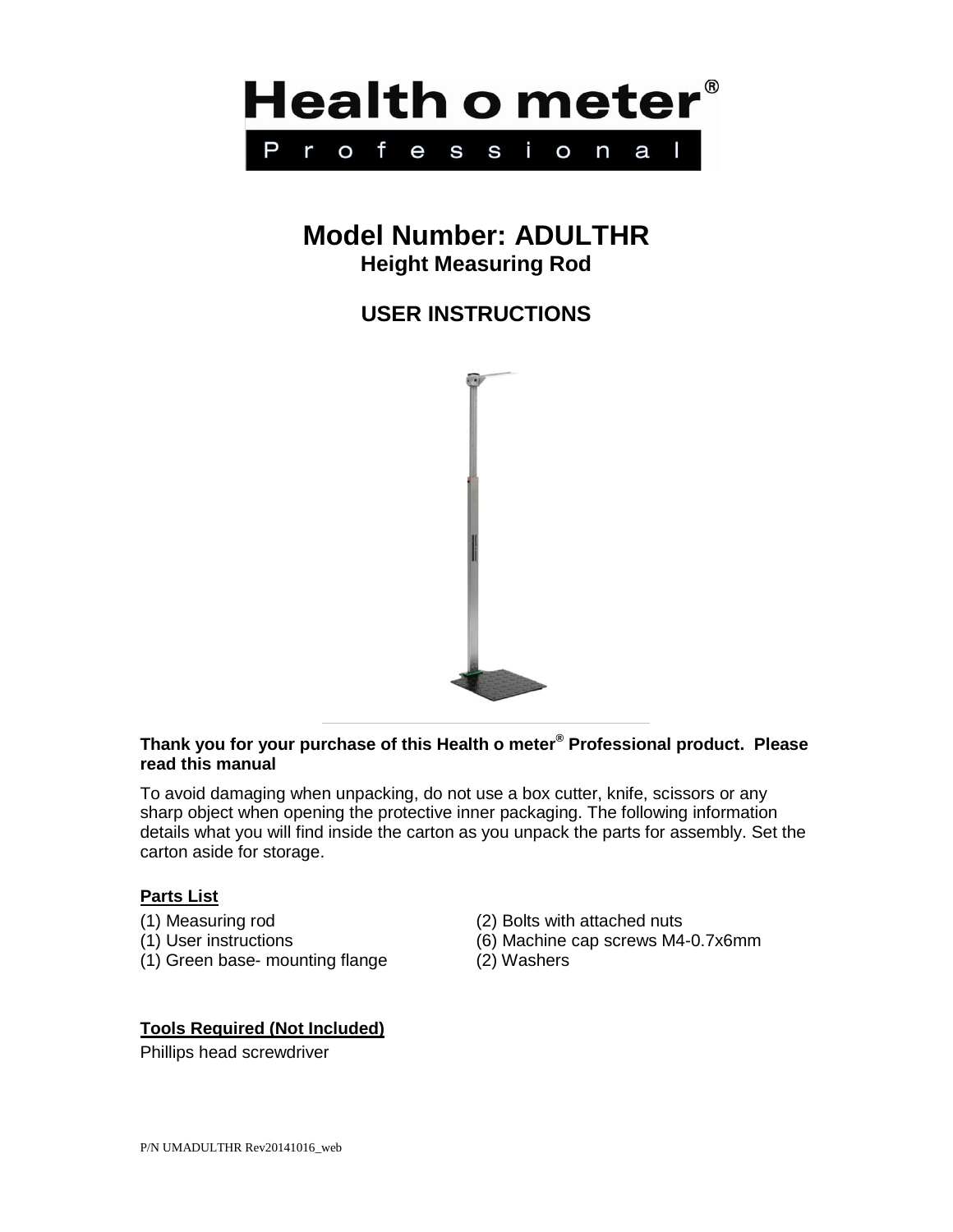## **Cautions and Warnings**

Before using the new measuring rod, please make time to read the following safety instructions:

- Follow the operating instructions.
- Use the assembly material supplied.
- When assembling, ensure that screws are tight and that the rod has been assembled correctly.
- Fold down the measuring headpiece after height has been measured to avoid risk of injury.

### **Assembly Instructions**

| <b>Step</b>    | <b>Instruction</b>                                                                                                                                                                                                                       | <b>Illustration</b>             |
|----------------|------------------------------------------------------------------------------------------------------------------------------------------------------------------------------------------------------------------------------------------|---------------------------------|
| 1              | Remove the screw and bolt at<br>bottom-back of the height rod.<br>(This screw was only for preventing<br>the middle rod from dropping down<br>during transport.)                                                                         | 8<br>$\epsilon$<br>$\circ$<br>Θ |
| $\overline{2}$ | Position the green base-<br>mounting flange over the<br>matching holes on footplate.                                                                                                                                                     |                                 |
| 3              | Insert the bolts through the top<br>of the flange into the footplate.<br>Place the washer and nut onto<br>the bolt on the underside of the<br>footplate. Using a Phillips<br>screwdriver, tighten the bolt<br>securely to the footplate. |                                 |
| $\overline{4}$ | Slide the base of the height rod<br>onto the green base-mounting<br>flange. Insert the 3 screws on<br>each side of the height rod into<br>the rod and securely tighten<br>using a Phillips screwdriver.                                  |                                 |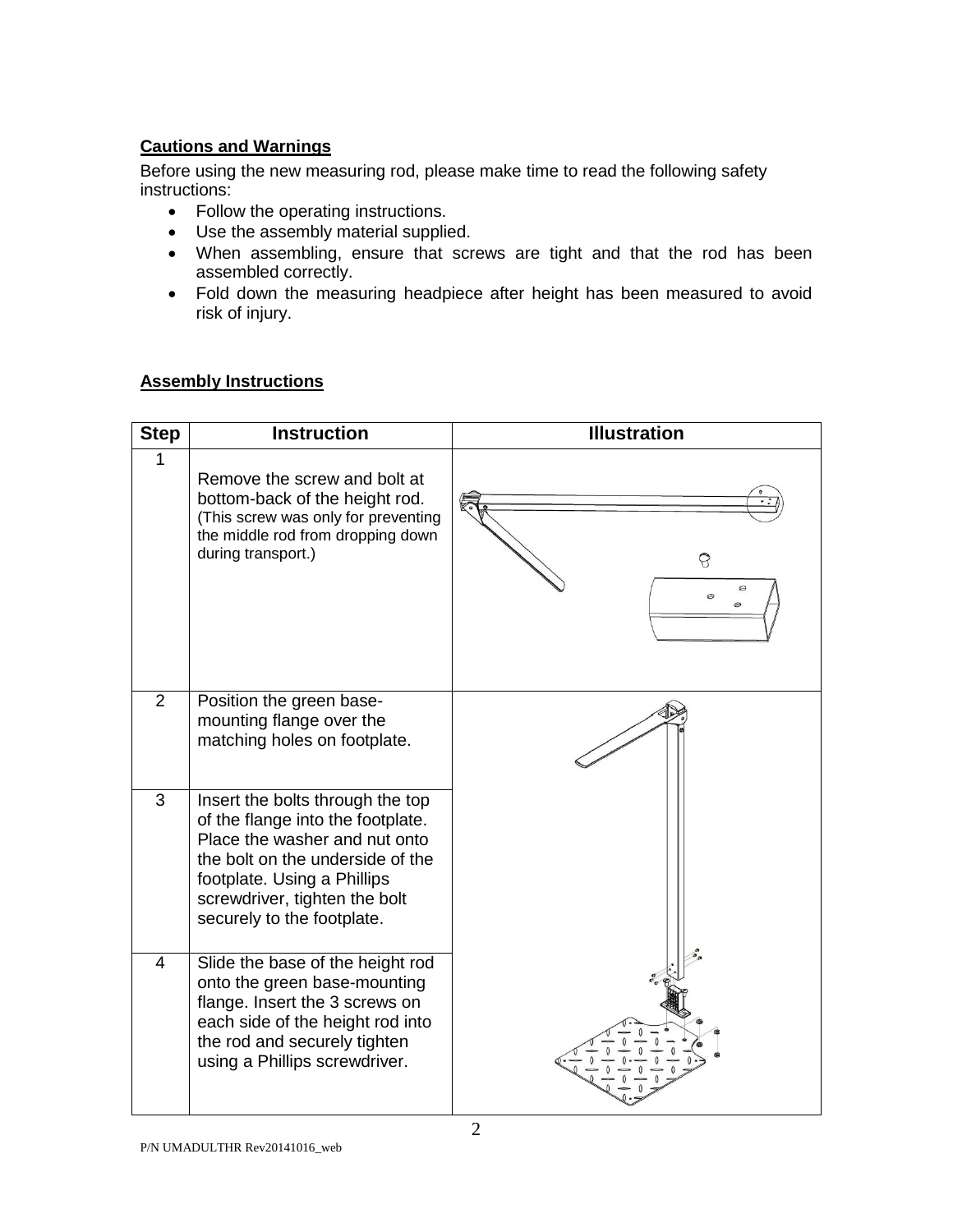### **How to Use the Height Rod**



- 1. Raise the headpiece to a horizontal position above the patient's head by pulling out the inner rod (the middle rod cannot be pulled out).
- 2. Position the patient against the height rod, ensuring the patient's posture is upright and the patient's head is straight and level.
- 3. Push the headpiece down until it rests on patient's head.
- 4. Measured result can be read at (A).

#### **Specifications**

| Model                   | ADULTHR                                    |
|-------------------------|--------------------------------------------|
| Range of measurement    | $85 - 210$ cm( $33^{1/2} - 82^{5/8}$ inch) |
| Division of measurement | 1mm / 1/16 inch                            |
| Temperature range       | $10 - 40^{\circ}$ C                        |

### **LIMITED WARRANTY**

### **What does the Warranty Cover?**

Health o meter® Professional scales are warranted from date of purchase against defects of materials or in workmanship for a period of one (1) year. If product fails to function properly, and the manufacturer determines that a defect of material or in workmanship exists, the customer's sole remedy will be replacement of the scale at no charge. Replacement will be made with a new or remanufactured product or component. If the product is no longer available, replacement may be made with a similar product of equal or greater value. All parts including repaired and replaced parts are covered only for the original warranty period.

#### **Who is Covered?**

The original purchaser of the product must have proof of purchase to receive warranty service. Please save your invoice or receipt. Pelstar dealers or retail stores selling Pelstar products do not have the right to alter, or modify or any way change the terms and conditions of this warranty.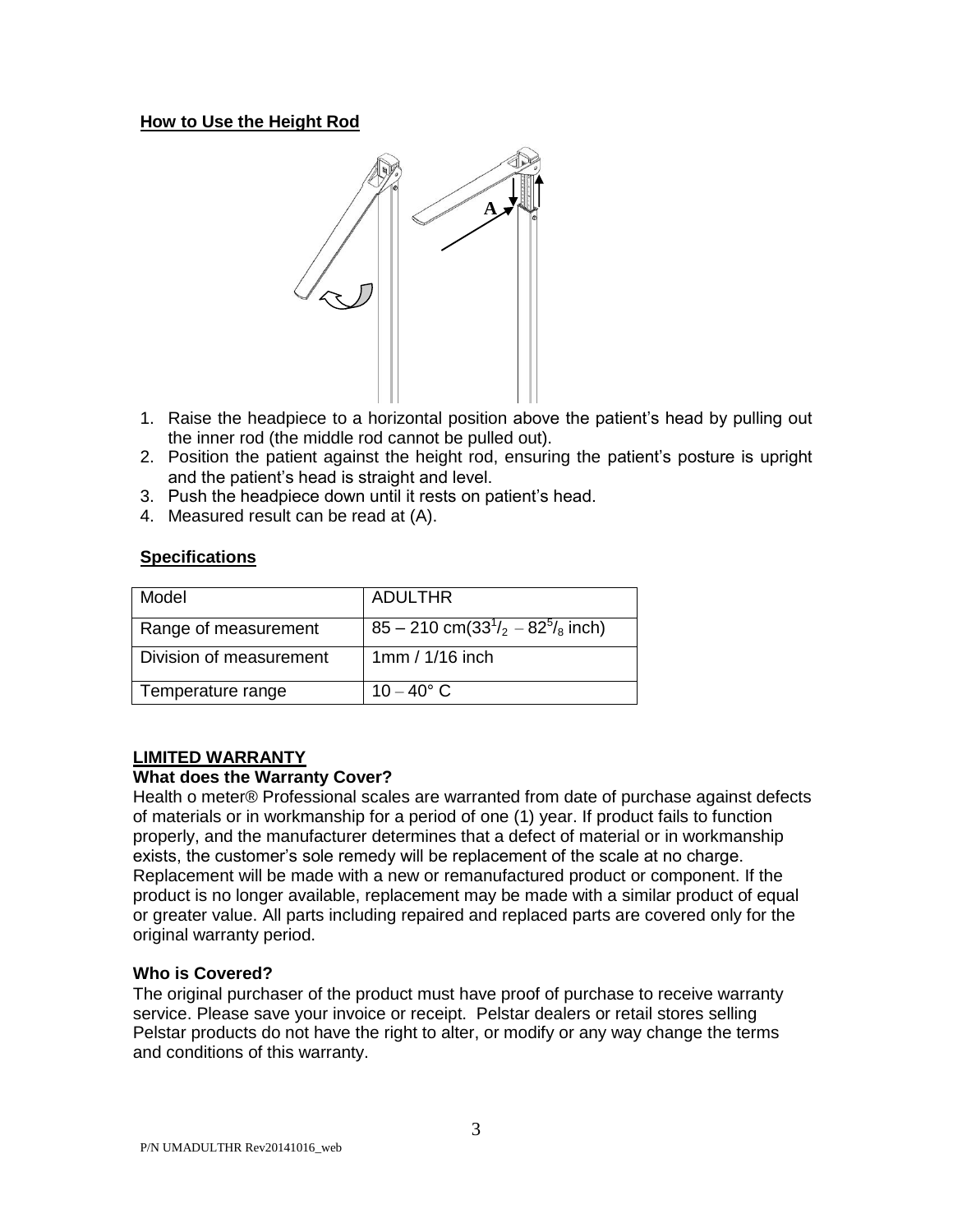#### **What is Excluded?**

Your warranty does not cover normal wear of parts or damage resulting from any of the following: negligent use or misuse of the product, use on improper voltage or current, use contrary to the operating instructions, abuse including tampering, damage in transit, or unauthorized repair or alternations. Further, the warranty does not cover natural disasters , such as fire, flood, hurricanes and tornadoes. This warranty gives you specific legal rights, and you may also have other rights that vary from country to country, state to state, province to province or jurisdiction to jurisdiction.

To get Warranty Service make sure you keep your sales receipt or document showing proof of purchase. Call (+1) 800-638-3722 or (+1) 708-377-0600



**PELSTAR, LLC 9500 West 55th Street • McCook, IL 60525 • USA 1-800-638-3722 or 1-708-377-0600**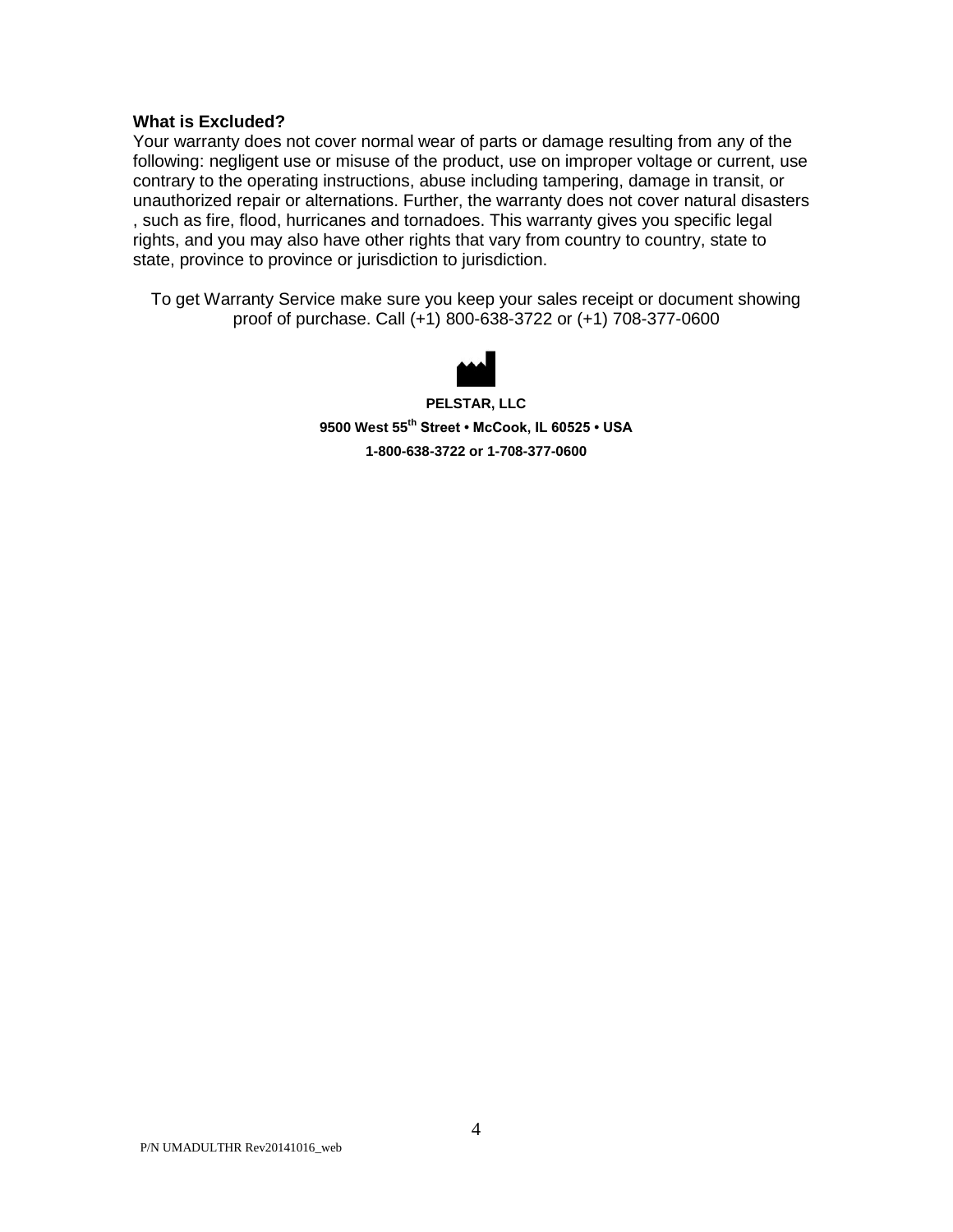

# **Modelo: ADULTHR Tallímetro**

# **INSTRUCCIONES DEL USUARIO**



### **Gracias por su compra de este producto Health o meter® Profesional. Por favor lea este manual**

Para evitar daño en el producto cuando lo desempaque, no use una navaja para cortar cartón, cuchillos tijeras o cualquier objeto afilado cuando abra el empaque protector interno. La información siguiente detalla lo que usted encontrará dentro de la caja de cartón al desempacar los componentes para su ensamblaje. Ponga la caja a un lado para su almacenaje.

### **Lista de Componentes**

- 
- (1) Tallímetro (2) Tornillos con tuercas
- (1) Instrucciones del usuario (6) Tornillos metálicos M4-0.7x6mm
- (1) Base verde brida de montaje (2) Arandelas
- 

## **Herramientas Requeridas (No incluidas)**

Desarmador de cruz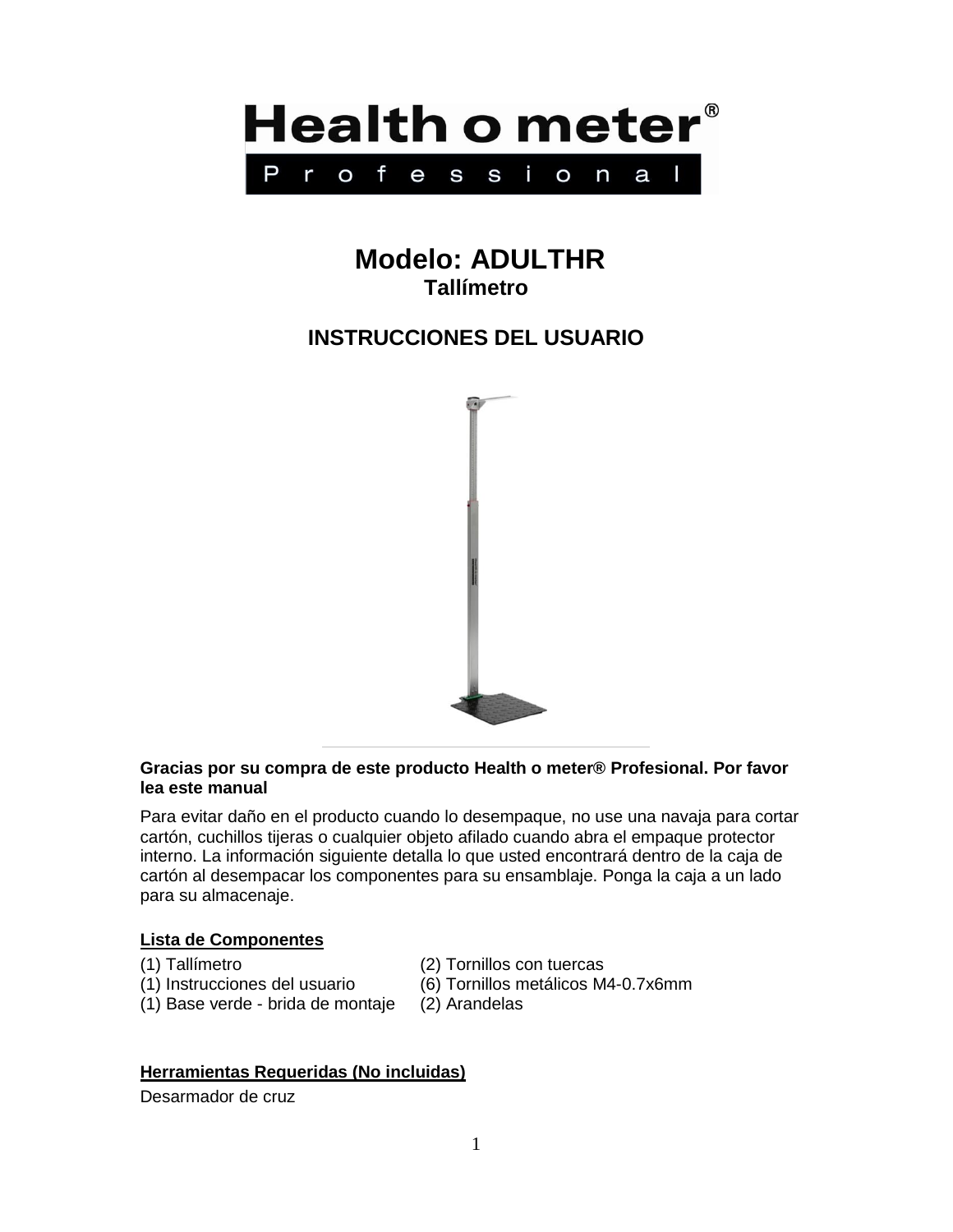## **Precauciones y Advertencias**

Antes de usar el tallímetro nuevo, por favor tómese el tiempo para leer las siguientes instrucciones de seguridad:

- Siga las instrucciones de funcionamiento.
- Utilice el material de ensamblaje proporcionado.
- Al ensamblar, asegúrese de que los tornillos queden apretados y que la varilla sea ensamblada correctamente.
- Doble el tope luego de que se haya medido la estatura para evitar el riesgo de lesiones.

### **Instrucciones de Ensamblaje**

| Paso           | <b>Instrucción</b>                                                                                                                                                                                                                                                         | <b>Ilustración</b>           |
|----------------|----------------------------------------------------------------------------------------------------------------------------------------------------------------------------------------------------------------------------------------------------------------------------|------------------------------|
| 1              | Quite el tornillo y fíjelo en la<br>parte trasera inferior del<br>tallímetro. (Este tornillo estaba allí<br>solamente para evitar que la parte<br>media del tallímetro se<br>desprendiese durante el<br>transporte.)                                                       | 8<br>$\circ$<br>$\circ$<br>A |
| $\overline{2}$ | Coloque la verde brida de<br>montaje para la base sobre los<br>orificios correspondientes del<br>reposapiés.                                                                                                                                                               |                              |
| 3              | Inserte los tornillos a través de<br>la parte superior de la brida en<br>el reposapiés. Coloque la<br>arandela y la tuerca sobre el<br>tornillo por la parte inferior del<br>reposapiés. Con un<br>desarmador de cruz, apriete el<br>tornillo firmemente al<br>reposapiés. |                              |
| $\overline{4}$ | Inserte la base de la varilla<br>sobre la verde brida de montaje<br>para la base. Inserte los 3<br>tornillos en cada lado del<br>tallímetro y apriete firmemente<br>usando un desarmador de cruz.                                                                          |                              |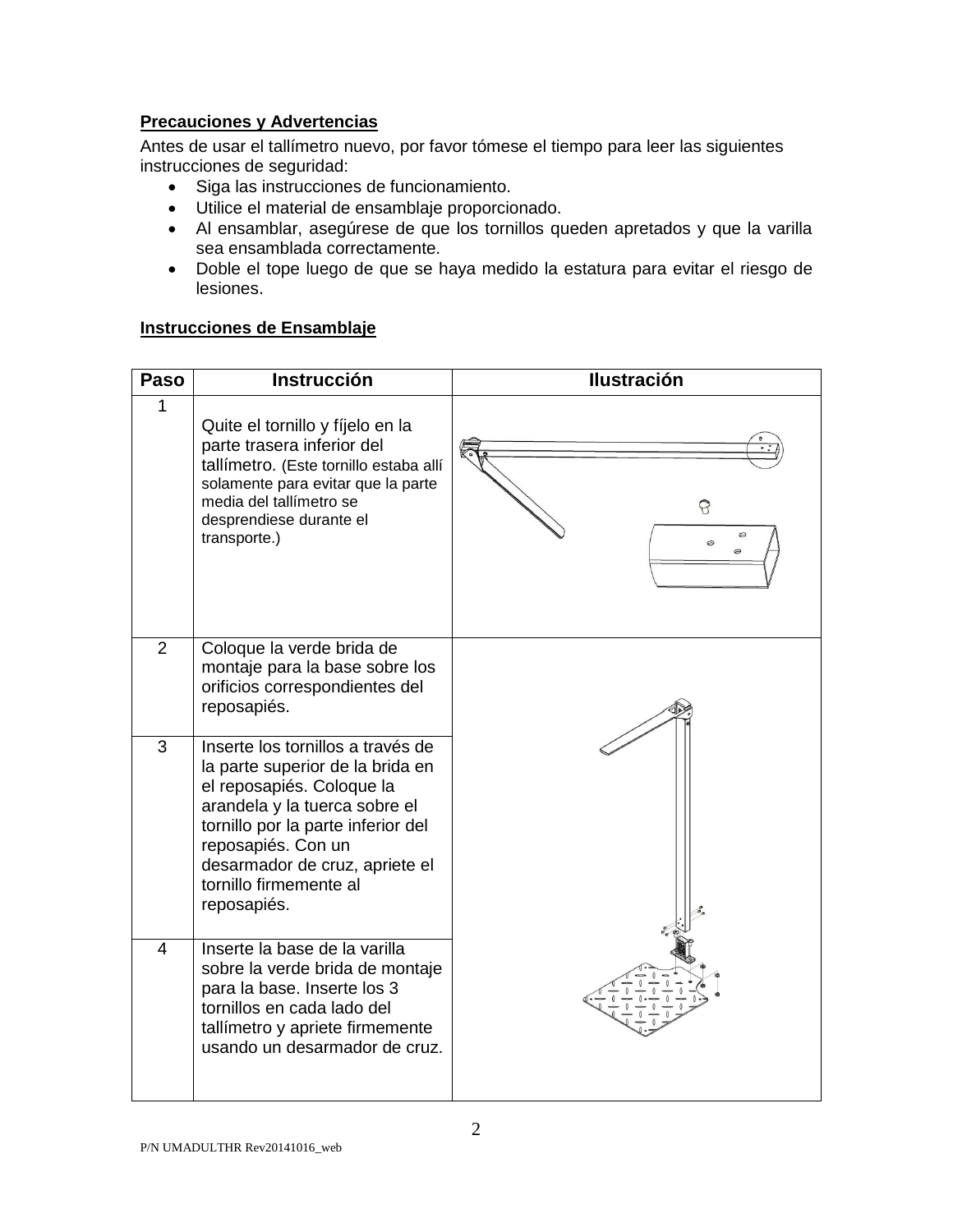### **Cómo Utilizar el Tallímetro**



- 5. Eleve el tope a una posición horizontal sobre la cabeza del paciente deslizando la varilla interna (la parte del medio no puede deslizarse).
- 6. Coloque al paciente contra el tallímetro, asegurándose que su posición sea recta y que la cabeza del paciente este derecha y nivelada.
- 7. Empuje el tope hacia abajo hasta que descanse sobre la cabeza del paciente.
- 8. La medición puede ser leída en (A).

### **Especificaciones**

| Modelo                    | ADULTHR                                                       |
|---------------------------|---------------------------------------------------------------|
| Rango de medición         | 85 - 210 centímetros $(33^{1}/_{2} - 82^{5})_{8}$ de pulgada) |
| Divisiones en la medición | 1mm/1/16 de pulgada                                           |
| Rango de temperatura      | 10 - 40 $^{\circ}$ C                                          |

## **GARANTÍA LIMITADA**

## **¿Qué Cubre la Garantía?**

Los instrumentos de medición Health o meter® Profesionales están garantizados desde la fecha de compra contra defectos de materiales o de fabricación por un periodo de un (1) año. Si el producto no puede funcionar correctamente, y el fabricante determina que existe un defecto en materiales o de fabricación, el único recurso del cliente será el reemplazo de instrumento de medición sin costo alguno. El reemplazo será hecho con un producto o componente nuevo o remanufacturado. Si el producto ya no está disponible, el reemplazo puede realizarse con un producto similar de valor igual o mayor. Todas las partes incluyendo piezas reparadas y reemplazadas se cubren sólo por el periodo de la garantía.

## **¿Quién Tiene Cobertura?**

El comprador original del producto debe tener un comprobante de compra para recibir el servicio de garantía. Por favor guarde su factura o recibo. Los distribuidores de Pelstar o las tiendas al menudeo que venden los productos de Pelstar no tienen el derecho de alterar o modificar o en forma alguna cambiar los términos y condiciones de esta garantía.